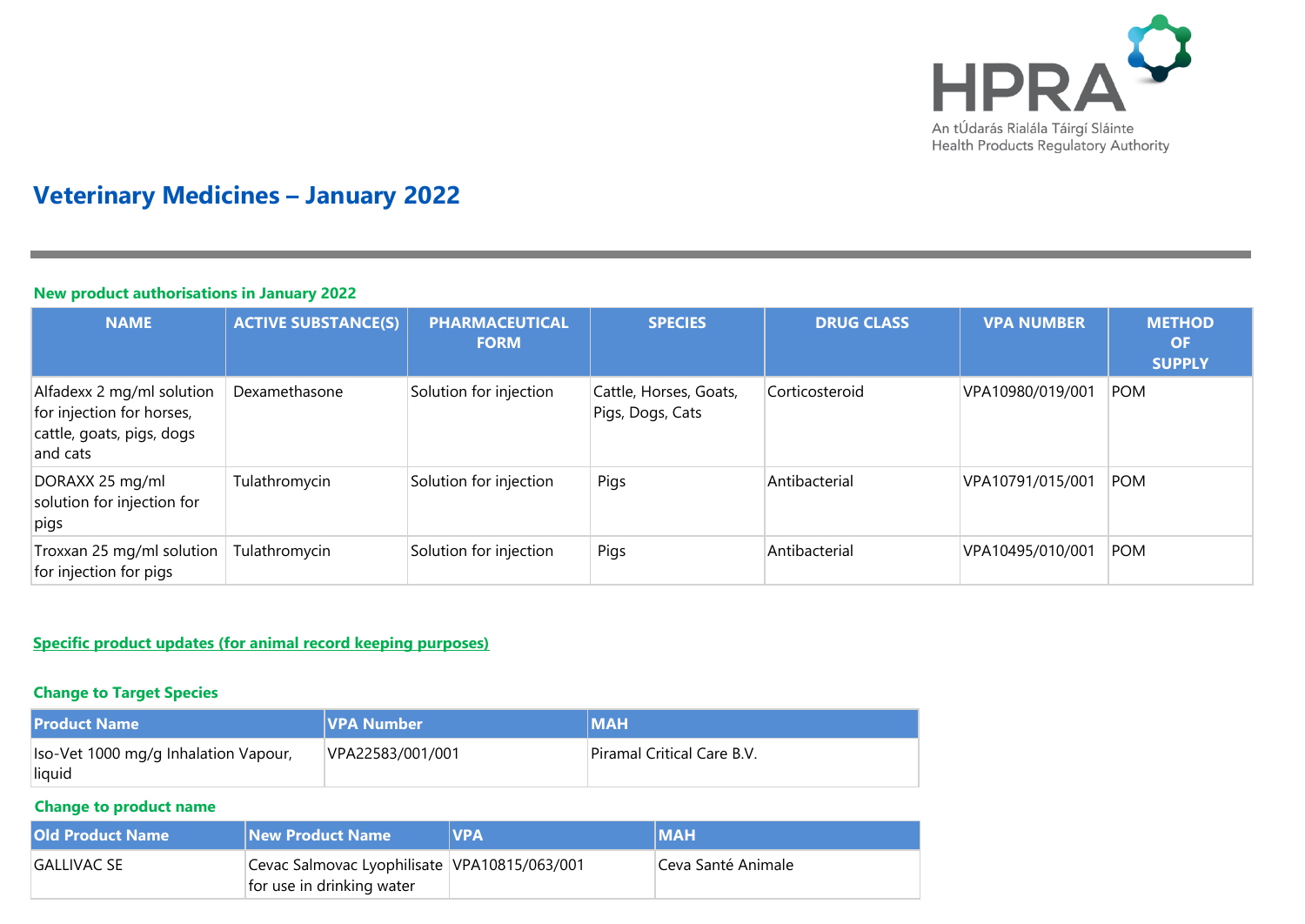

Imidacloprid Chanelle 100 mg Imidaflea 100 mg Spot-on Spot-on solution for Medium solution for Medium Dogs Dogs VPA10987/139/003 Chanelle Pharmaceuticals Manufacturing Limited Imidacloprid Chanelle 250 mg Imidaflea 250 mg Spot-on Spot-on solution for Large Dogs solution for Large Dogs VPA10987/139/004 Chanelle Pharmaceuticals Manufacturing Limited Imidacloprid Chanelle 40 mg Spot-on solution for Small Cats, Small Pet Rabbits & Small Dogs Imidaflea 40 mg Spot-on solution for Small Cats, Small Pet Rabbits & Small Dogs VPA10987/139/001 Chanelle Pharmaceuticals Manufacturing Limited Imidacloprid Chanelle 400 mg Spot-on solution for Extra Large Dogs Imidaflea 400 mg Spot-on solution for Extra Large Dogs VPA10987/139/005 Chanelle Pharmaceuticals Manufacturing Limited Imidacloprid Chanelle 80 mg Spot-on solution for Large Cats and Large Pet Rabbits Imidaflea 80 mg Spot-on solution for Large Cats and Large Pet Rabbits VPA10987/139/002 Chanelle Pharmaceuticals Manufacturing Limited Tribovax suspension for injection for cattle and sheep Tribovax 10 suspension for injection for cattle and sheep VPA10996/286/001 Intervet Ireland Limited

#### **Products withdrawn in January 2022**

| <b>Product Name</b>                                                     | <b>VPA Number</b> | <b>MAH</b>                               |
|-------------------------------------------------------------------------|-------------------|------------------------------------------|
| Bayvarol 3.6 mg Bee-Hive Strips for honey<br>bees                       | VPA22020/066/001  | Elanco GmbH                              |
| Calicide, Teflubenzuron 1000 g/kg Premix for<br>medicated feeding stuff | VPA10862/001/001  | Trouw Aquaculture Ltd (T/A<br>Skretting) |
| Co-op Teat Dip                                                          | VPA10929/001/001  | Kilco Chemicals (Ire.) Limited           |
| <b>Effydral Tablets</b>                                                 | VPA10387/024/001  | Zoetis Belgium S.A.                      |
| Kelacyl 100 mg/ml, solution for injection for<br>cattle and pigs        | VPA10981/014/001  | Kela n.v.                                |
| Multivitamin Injection                                                  | VPA10823/017/001  | Chem-Pharm Limited                       |